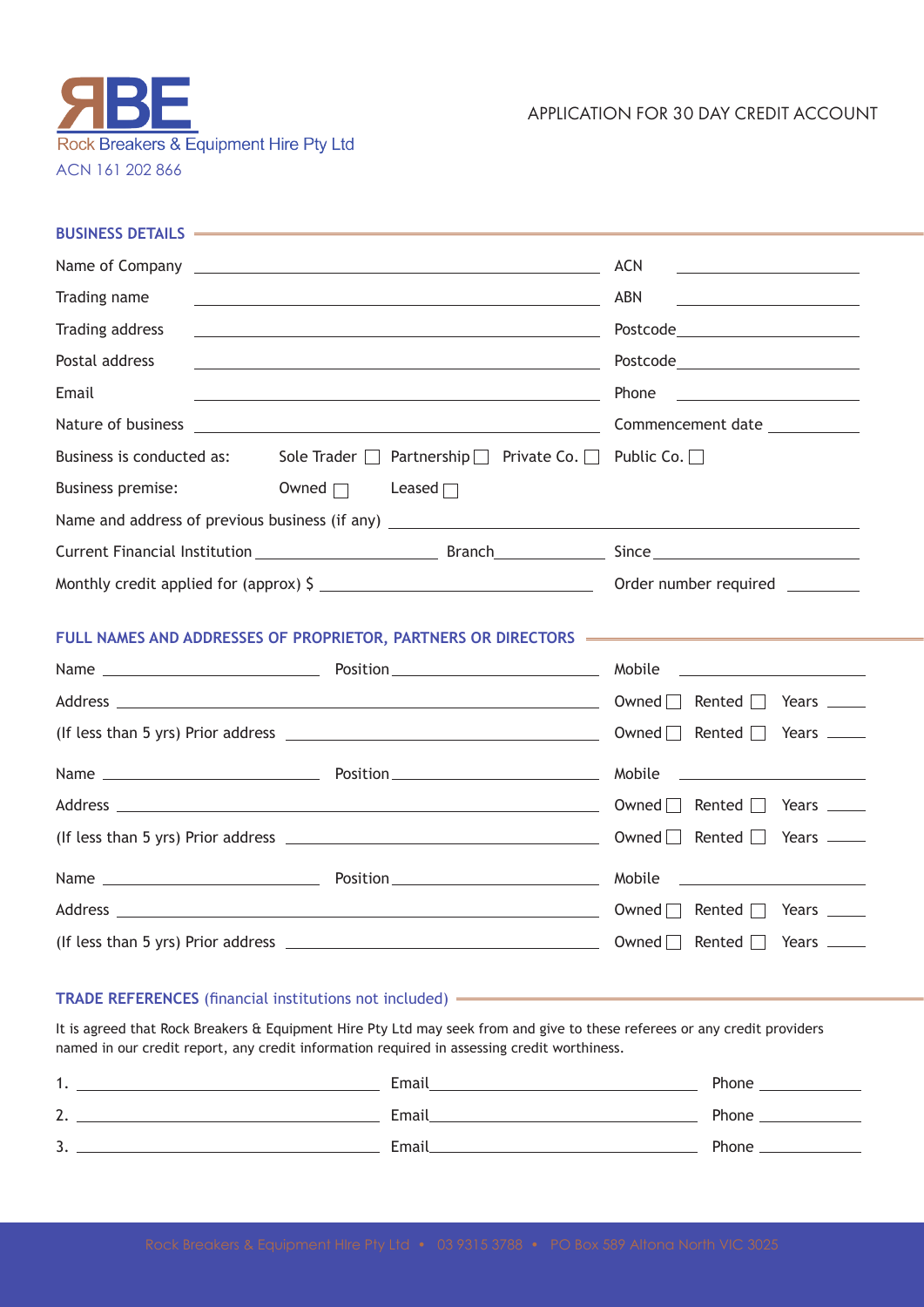## **TERMS OF TRADING AND CONDITIONS OF CREDIT**

I / We  $\frac{1}{2}$  apply for credit on the following terms and conditions:

(Company name applying for credit)

All the above information is for the purpose of obtaining credit and is warranted to be true and correct.

Any change which affects Company's trading address, legal entity, structure of management or control of the applicant will be notified to Rock Breakers & Equipment Hire in writing within 7 days of the change becoming effective.

Unless otherwise stated in this application the subject business is not structured on a trusteeship involving discretionary unit or family trusts.

The terms of payment negotiated are strictly adhered to, 30 days from end of month. Full payment must be received by the credit grantor no later than 30 days end of month from invoice/statement date.

Credit facilities may be withdrawn without notice on overdue accounts at the Rock Breakers & Equipment Hire's discretion.

Any amount that is not paid within the agreed terms of payment, interest may be charged at the prevailing overdraft rate per month on the amount overdue from the period due date until payment is made in full.

In the event of this credit account ever being placed in the hands of a debt collector or solicitor for formal demand and collection of any monies outstanding, then it is agreed that the Debtor will pay all fees and disbursements which may be levied by that debt collector/solicitor.

Terms and conditions of this agreement and the construction and interpretation of it shall be governed by the laws of the State of Victoria in force for the time being and from to time, and the parties irrevocably submit generally and unconditionally to the jurisdiction of the Courts of Victoria in respect of claims, proceedings and matters arising out of or in respect of the said agreement.

Should the Company require this credit application to be supported by a guarantee in the Company's standard format, the applicant undertakes to have the guarantee completed to the Company's satisfaction and bound by its terms.

Company grants a security interest in the Equipment to Rock Breakers & Equipment Hire to secure payment of the Secured Money and waives its right to receive notice of verification statements upon registration.

For the purpose of interpretation, credit is provided for the purpose of carrying on or establishing a trade, business or profession.

For the purpose of assessing this application, Rock Breakers & Equipment Hire may access Company's and/or its directors commercial and consumer credit files (if considered relevant) with a credit reporting agency. In assessing these files the information provided on this application may be disclosed to a credit reporting agency.

Rock Breakers & Equipment Hire standard Hire Contract Terms and Conditions apply.

## **PRIVACY PROTECTION INFORMATION**

Acknowledgment & Consent to Rock Breakers & Equipment Hire; I / We understand that Section 18E(c) of the Privacy Act allows you to give a credit reporting agency certain personal information about me/us which I / we authorise you to do. The information, which may be given, is covered by Section 18E (1) of the Act.

Authority to Obtain Credit Information

- I / We authorise you to obtain from a credit reporting agency:
- A credit report containing personal credit information about me / us for the purpose of assessing an application by me / us or my/our company / firm for commercial credit.
- Other information relating to my / our commercial credit activities.
- a credit report containing personal information about me/us for the purpose of the collection of overdue payments in respect of commercial credit which you have provided to me/us or my / our company / firm;
- A credit report containing personal credit information about me / us for the purpose of assessing whether to accept me/us as a guarantor.

Authority to Exchange Information with Other Credit Providers

- I / We authorise you to give to and obtain from:
- credit providers named in my / our credit application;
- any agent of yours that is deemed to be a credit provider pursuant to Section 11B(5) of the Act;
- any credit provider that may be named in a personal or commercial credit report issued by a credit reporting agency or a commercial reporting agency respectively;
- information about my / our personal or commercial credit arrangements which can include information about my / our credit worthiness, credit standing, credit history or credit capacity that credit providers are allowed to give or receive from each other under the Privacy Act, 1988 and the information may be given and used for purposes that include the following:
- to assess an application by me / us for personal or commercial credit;
- to assist me / us avoid defaulting on my / our credit obligations;
- to notify other credit providers of a default by me / us;
- to assess my / our credit worthiness; and
- to assess my / our position if I / we fall into arrears.